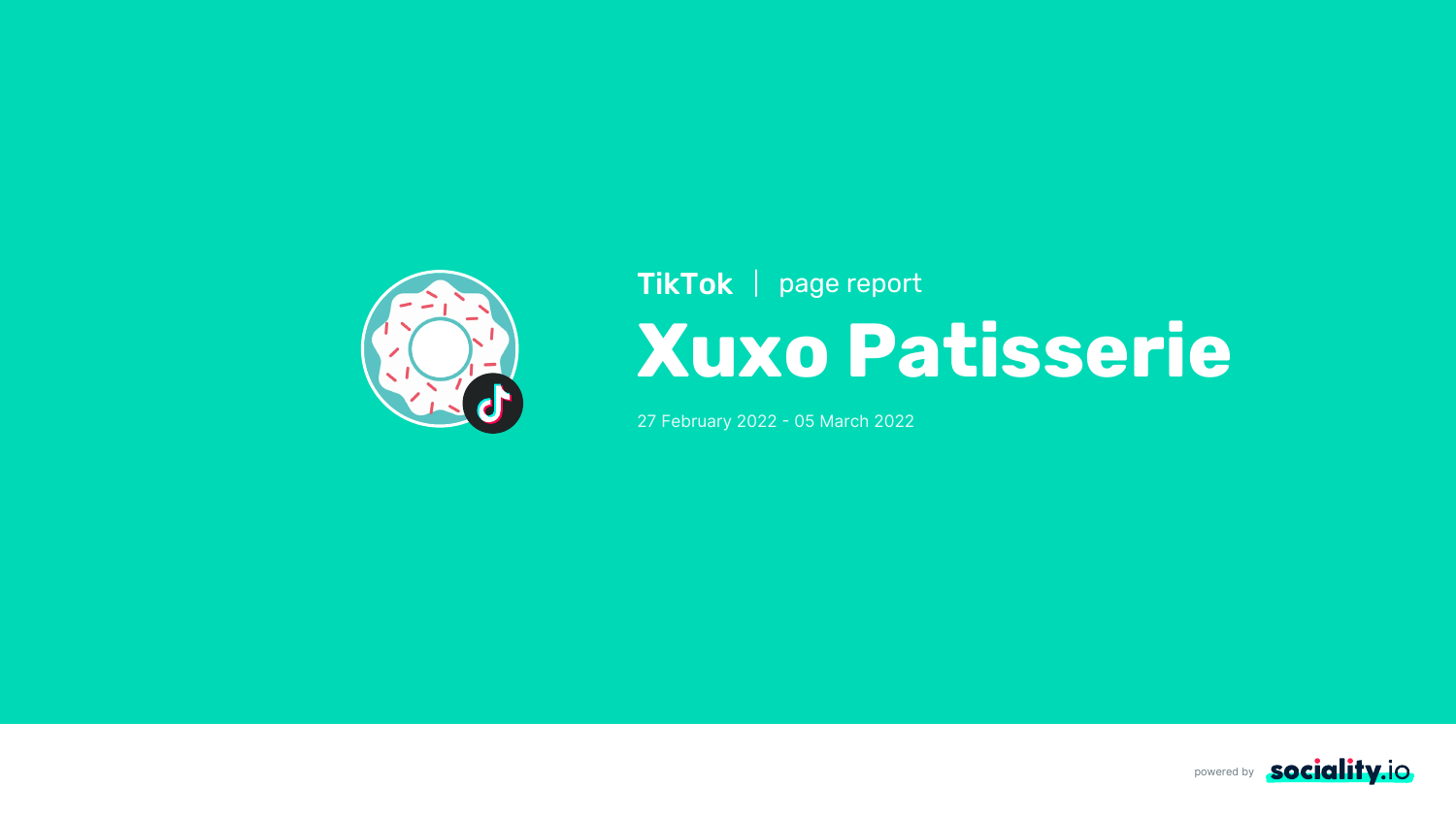according to the posts published in the selected date range



Best time to post

# Friday at 11:43

compared to 19.3% in the previous period

Compared with: 20.02.2022 - 26.02.2022

ER per post

19,3% **0%**

compared to 5.964 in the previous period

Post engagements

6.377 **7%**

compared to 952 in the previous period 876 **8%**

Shares

compared to 1.729 in the previous period

1.364 **15%**

compared to 3.283 in the previous period

Likes



compared to 2.455 in the previous period

Views per post

2.534 **10%**

compared to 17.892 in the previous period

**Comments** 

Views

24.690 **38%**

compared to 7 in the previous period



Posts

10 **743%** 

**Xuxo Patisserie TikTok** page report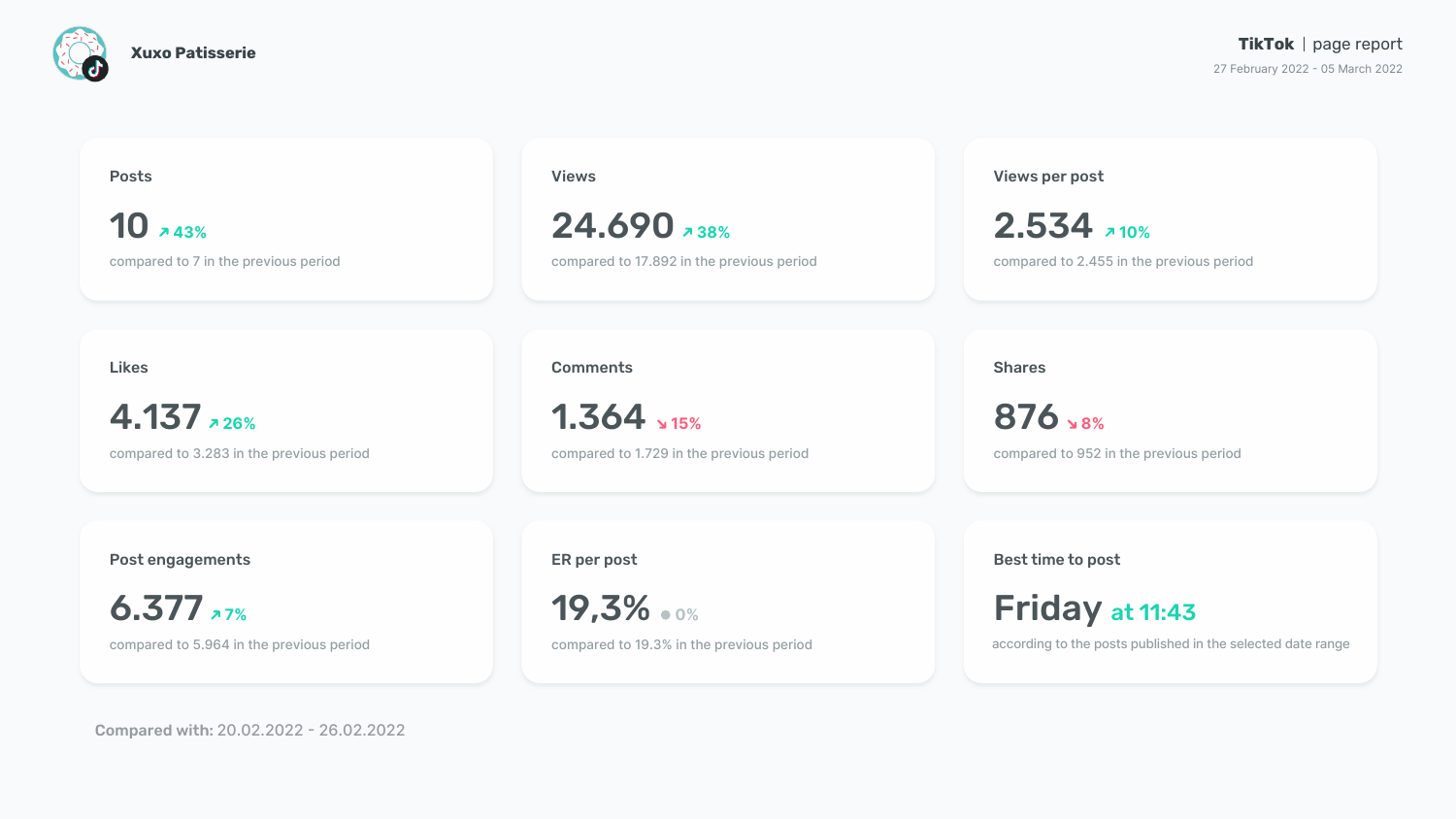





# TikTok | page report

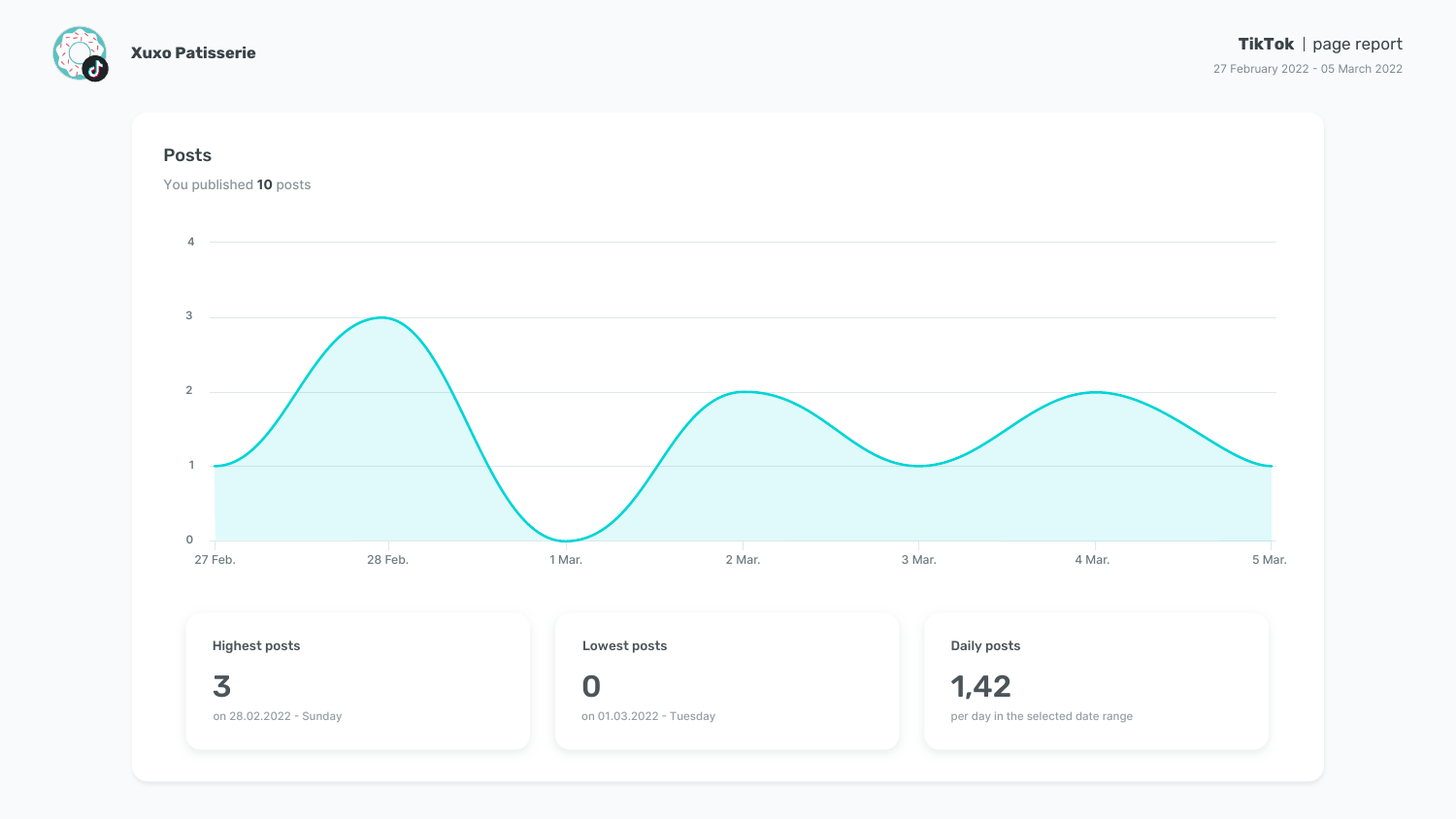





### **TikTok** | page report

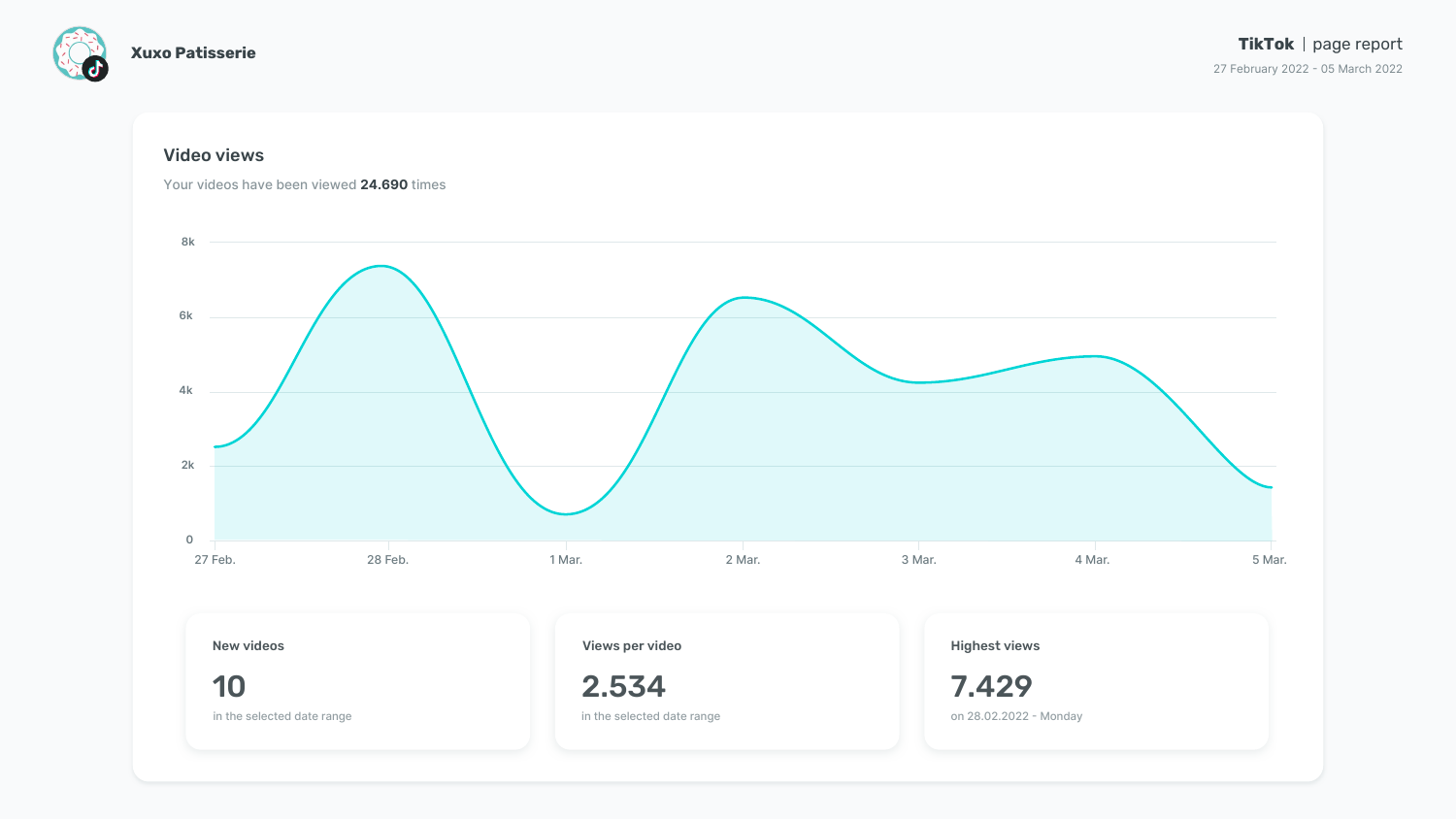



# TikTok | page report

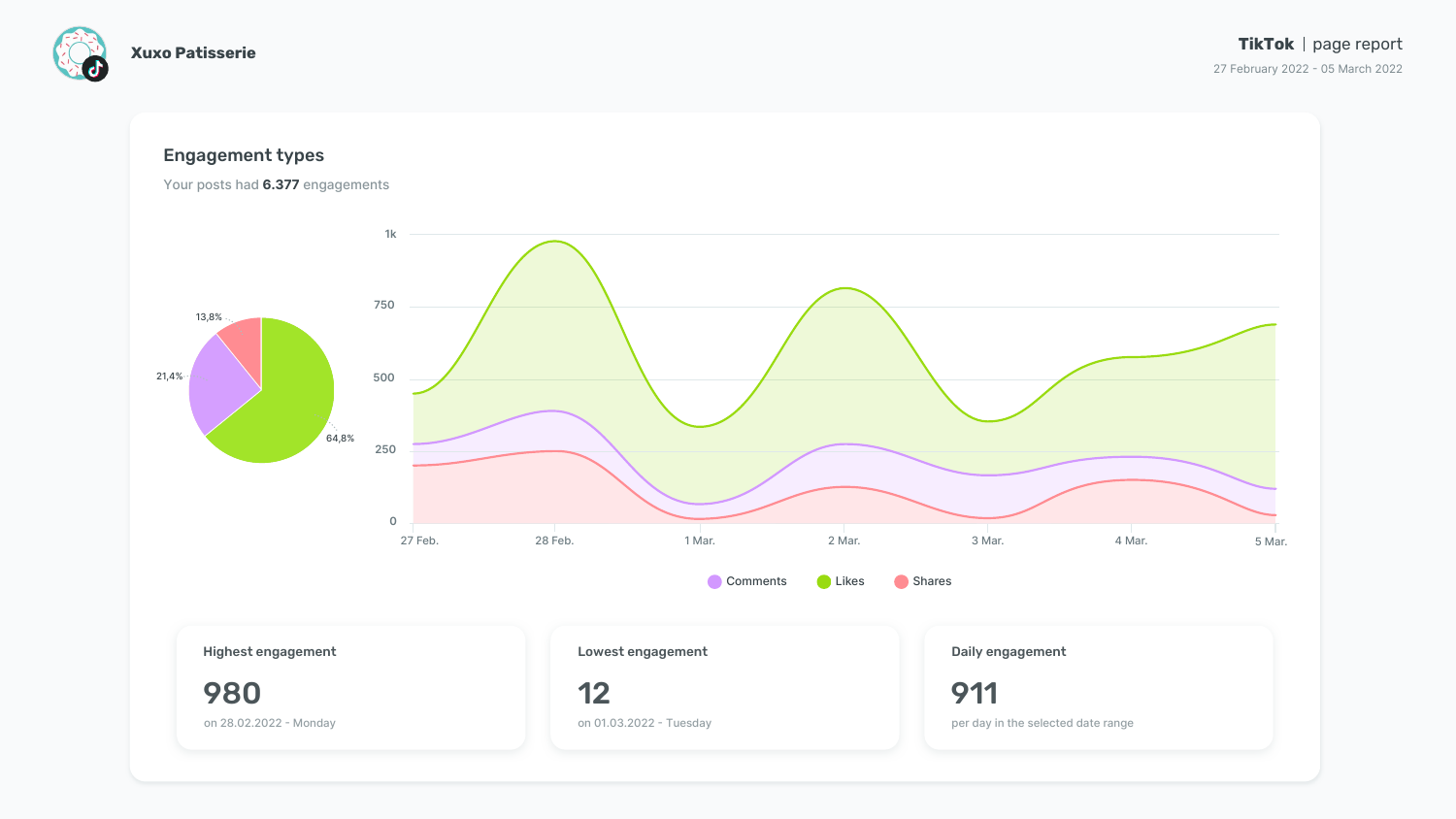



### **TikTok** | page report

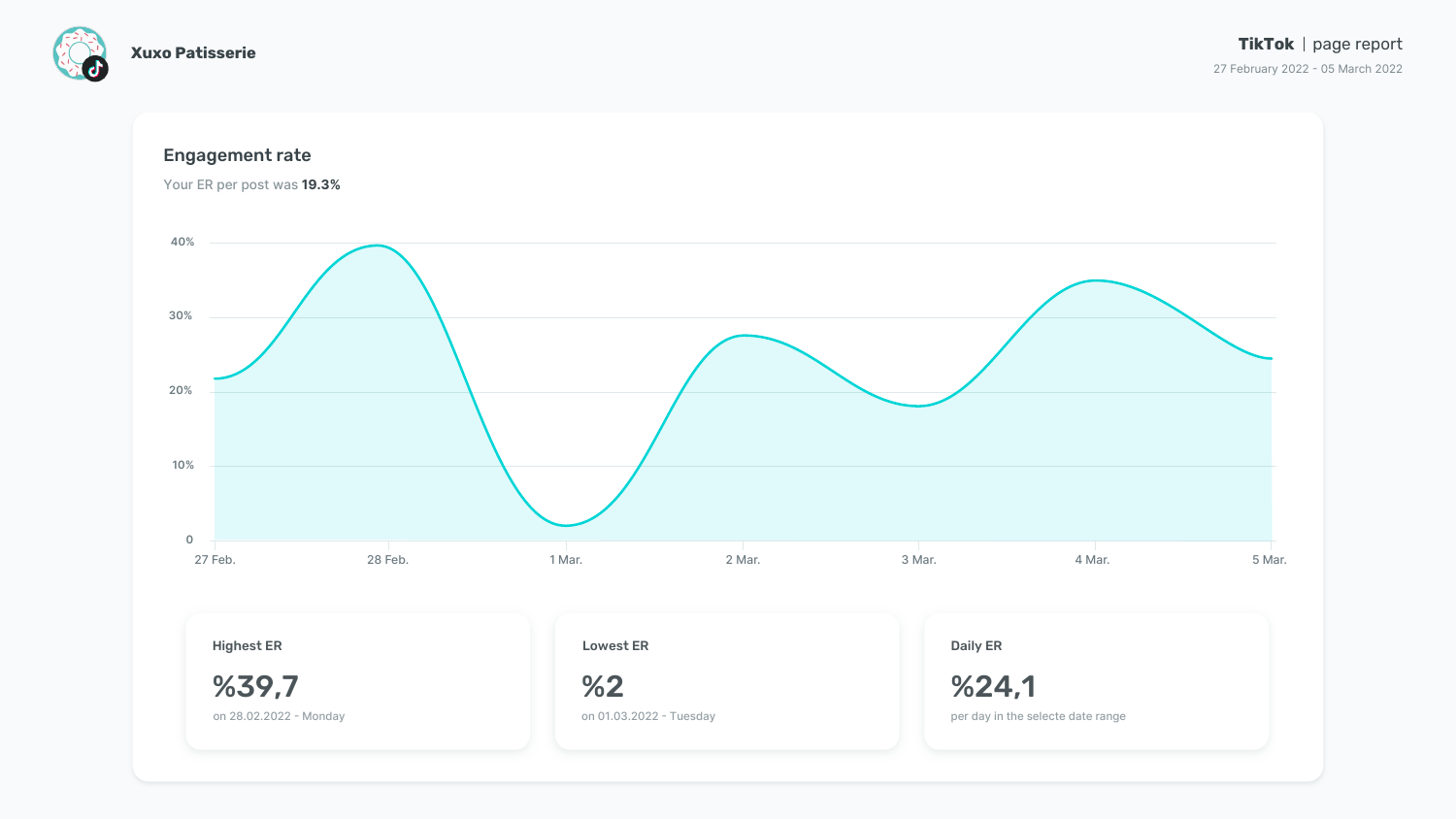

| <b>Post distribution</b> |                  |                |             |             |                |                                                               |             |                |             |                  |              |                |                |             |                  |                |                |                |             |                |             |             |             |             |     |
|--------------------------|------------------|----------------|-------------|-------------|----------------|---------------------------------------------------------------|-------------|----------------|-------------|------------------|--------------|----------------|----------------|-------------|------------------|----------------|----------------|----------------|-------------|----------------|-------------|-------------|-------------|-------------|-----|
| Mon                      |                  |                | $\mathbf 0$ | $\mathbf 0$ | $\overline{0}$ | $\mathbf 0$                                                   |             | $\overline{0}$ | $\mathbf 0$ | $\overline{0}$   |              | $\overline{0}$ | $\mathbf 0$    |             | $\overline{0}$   | $\overline{0}$ |                | $\mathbf 0$    | $\mathbf 0$ | $\mathbf 0$    |             | $\mathbf 0$ |             | $\mathbf 0$ |     |
| Tue                      |                  | $\overline{0}$ | $\mathbf 0$ | $\mathbf 0$ | $\mathbf 0$    | $\mathbf 0$                                                   |             | $\mathbf{0}$   | $\mathbf 0$ | $\overline{0}$   | $\mathbf 0$  | $\overline{0}$ | $\mathbf 0$    | $\mathbf 0$ | $\mathbf 0$      | $\mathbf 0$    | $\mathbf 0$    | $\overline{0}$ | $\mathbf 0$ | $\mathbf 0$    | $\Omega$    | $\mathbf 0$ | $\mathbf 0$ |             | 0.2 |
| Wed                      |                  |                |             |             |                |                                                               |             | $\mathbf 0$    | $\mathbf 0$ | $\boldsymbol{0}$ | $\mathbf{O}$ | $\overline{0}$ | $\overline{0}$ | $\mathbf 0$ |                  | $\mathbf 0$    | $\overline{0}$ | $\mathbf 0$    | $\mathbf 0$ |                | $\mathbf 0$ | $\mathbf 0$ | $\mathbf 0$ | $\mathbf 0$ | 0.4 |
| Thu                      |                  | $\mathbf 0$    |             |             |                |                                                               | $\mathbf 0$ | $\overline{0}$ | $\mathbf 0$ |                  | $\mathbf{0}$ | $\mathbf 0$    | $\mathbf 0$    | 0           | $\boldsymbol{0}$ | $\mathbf 0$    | $\mathbf 0$    | $\mathbf 0$    | $\mathbf 0$ | $\mathbf 0$    | $\Omega$    | $\mathbf 0$ | $\mathbf 0$ |             |     |
| Fri                      | $\boldsymbol{0}$ | $\mathbf 0$    |             | 0           |                | $\mathbf 0$                                                   |             | $\mathbf 0$    | $\mathbf 0$ | $\overline{0}$   | $\mathbf 0$  | $\mathbf 0$    |                | $\mathbf 0$ | $\overline{0}$   | $\mathbf 0$    |                | $\mathbf 0$    | $\mathbf 0$ | $\overline{0}$ |             | $\mathbf 0$ |             | $\mathbf 0$ | 0.6 |
|                          |                  |                |             |             |                |                                                               |             |                |             |                  |              |                |                |             |                  |                |                |                |             |                |             |             |             |             |     |
| Sun                      |                  |                |             |             |                |                                                               |             |                |             |                  |              |                |                |             |                  |                |                |                |             |                |             |             |             |             |     |
|                          |                  |                |             |             |                | 0 1 2 3 4 5 6 7 8 9 10 11 12 13 14 15 16 17 18 19 20 21 22 23 |             |                |             |                  |              |                |                |             |                  |                |                |                |             |                |             |             |             |             |     |

# TikTok | page report

27 February 2022 - 05 March 2022



## Post distribution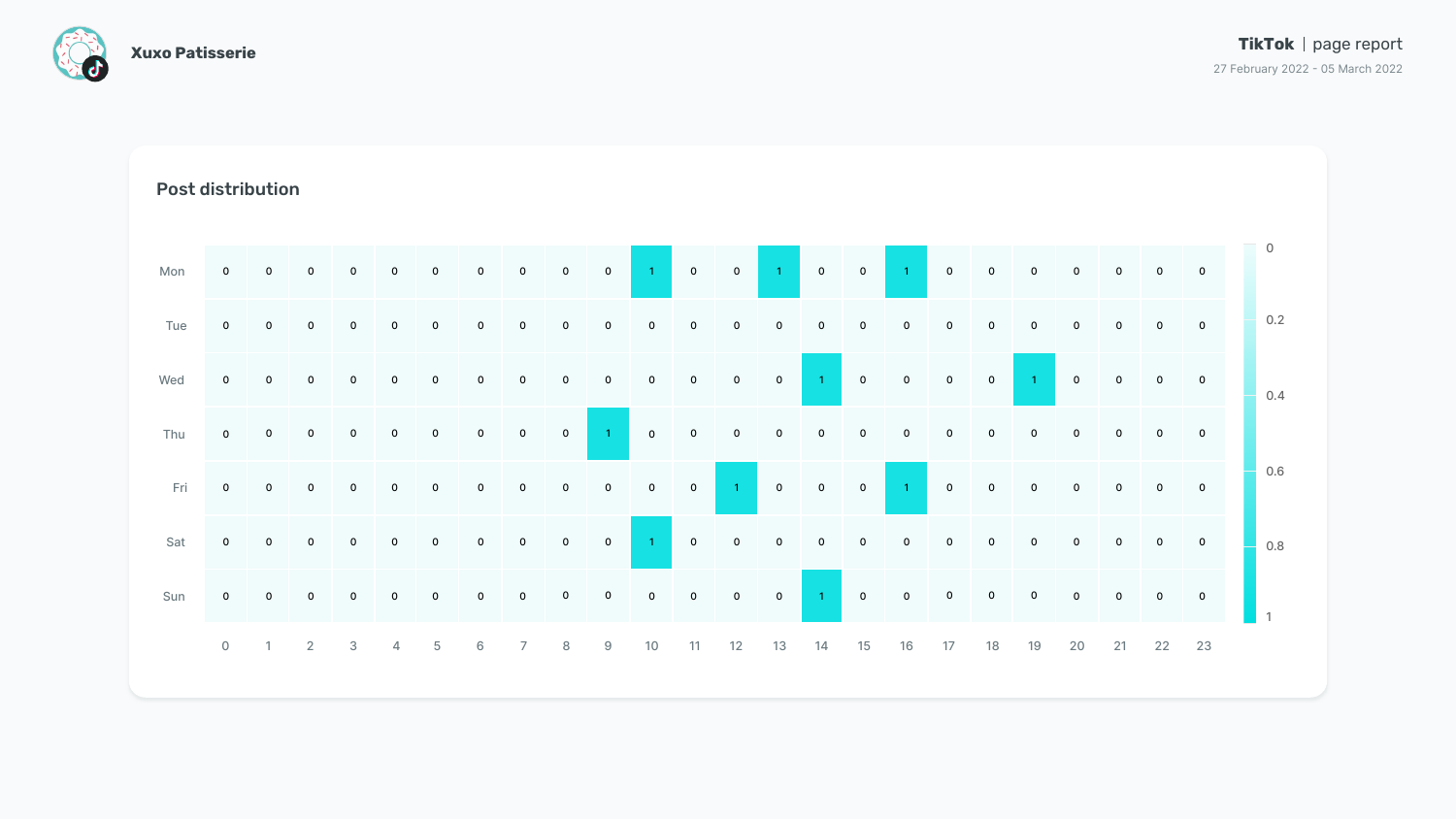

| <b>Engagement distribution</b> |                |                |                |                |                         |                 |                          |                          |                 |                |    |                |    |    |    |    |    |    |     |     |     |     |     |     |                |
|--------------------------------|----------------|----------------|----------------|----------------|-------------------------|-----------------|--------------------------|--------------------------|-----------------|----------------|----|----------------|----|----|----|----|----|----|-----|-----|-----|-----|-----|-----|----------------|
| Mon                            | 98             | 83             | 10             | $\overline{0}$ | $\overline{\mathbf{1}}$ | $\mathbf 0$     | $\mathbf{3}$             | 21                       | 27              | 42             | 48 | 56             | 45 | 86 | 52 | 39 | 45 | 94 | 123 | 162 | 103 | 122 | 146 | 120 | $\overline{0}$ |
| Tue                            | 9              | $\overline{7}$ | $\mathbf{3}$   | $\overline{1}$ | $\overline{0}$          | $\overline{0}$  | $\overline{\phantom{a}}$ | $5\overline{)}$          | $6\overline{6}$ | $\overline{4}$ | 6  | $\overline{4}$ | 16 | 22 | 19 | 29 | 34 | 48 | 63  | 31  | 52  | 30  | 34  | 21  | 40             |
| Wed                            | 24             | $\mathbf{3}$   | $\overline{1}$ | $\mathbf{O}$   | $\overline{\mathbf{1}}$ | $\overline{0}$  | 9                        | 8                        | 20              | 24             | 37 | 44             | 59 | 47 | 82 | 61 | 33 | 42 | 97  | 109 | 120 | 104 | 102 | 99  | 80             |
| Thu                            | $\mathbf{3}$   | $\overline{2}$ | $\overline{0}$ | $\mathbf{O}$   | $\overline{0}$          | $\overline{0}$  | $\overline{0}$           | $\overline{\phantom{a}}$ | $5\overline{)}$ | $\overline{7}$ | 11 | 9              | 17 | 22 | 29 | 21 | 34 | 47 | 55  | 68  | 63  | 42  | 65  | 41  |                |
| Fri                            | 65             | 21             | 9              | $\overline{4}$ | $\overline{\mathbf{1}}$ | $\overline{1}$  | $\mathbf{3}$             | 16                       | 22              | 17             | 20 | 25             | 29 | 22 | 37 | 43 | 67 | 73 | 75  | 68  | 85  | 123 | 88  | 73  | 120            |
| Sat                            | 8              | $\mathbf{3}$   | $\overline{2}$ | $\mathbf{0}$   | $\overline{0}$          | $\overline{1}$  | $\overline{2}$           | $\overline{2}$           | $\overline{4}$  | $\overline{7}$ | 10 | 13             | 40 | 56 | 30 | 52 | 58 | 74 | 61  | 66  | 87  | 73  | 56  | 30  | 160            |
| Sun                            | 10             | $\overline{2}$ | $\mathbf 0$    | $\overline{1}$ | $\overline{0}$          | $\mathbf{3}$    | 18                       | 19                       | 18              | 21             | 26 | 29             | 36 | 48 | 60 | 63 | 71 | 69 | 65  | 78  | 109 | 76  | 65  | 35  | 200            |
|                                | $\overline{O}$ | $\overline{1}$ |                | $2 \t 3$       | $\overline{4}$          | $5\overline{)}$ | 6                        | $\overline{7}$           | 8 <sup>8</sup>  | 9              | 10 | 11             | 12 | 13 | 14 | 15 | 16 | 17 | 18  | 19  | 20  | 21  | 22  | 23  |                |

# TikTok | page report

27 February 2022 - 05 March 2022



# Engagement distribution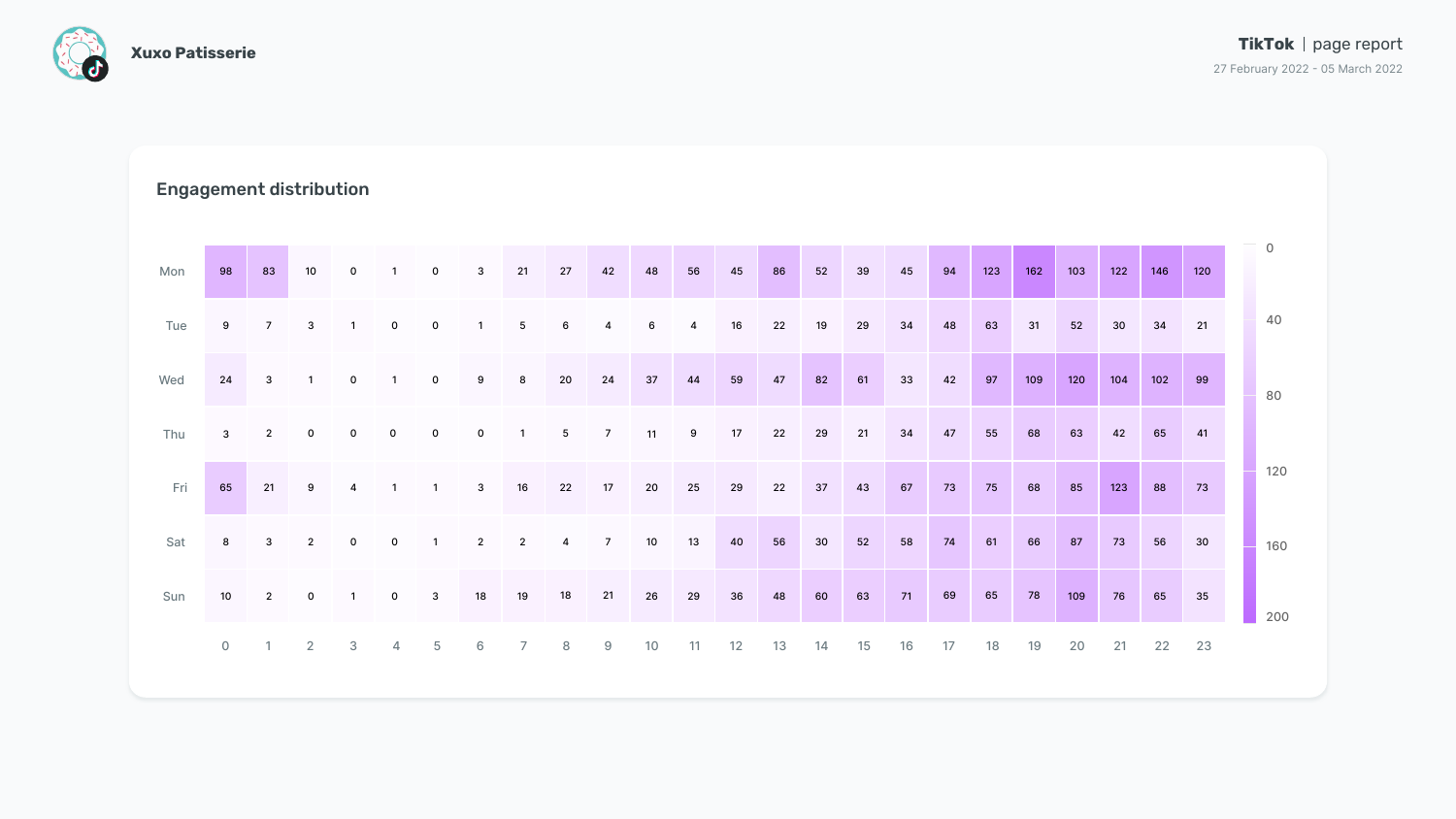

| <b>Post distribution</b> |                |          |                |                 |                |                 |                 |                |     |     |     |     |     |                    |     |     |     |     |     |                 |     |     |          |     |                |
|--------------------------|----------------|----------|----------------|-----------------|----------------|-----------------|-----------------|----------------|-----|-----|-----|-----|-----|--------------------|-----|-----|-----|-----|-----|-----------------|-----|-----|----------|-----|----------------|
| Mon                      | 328            | 299      | 101            | 87              | 63             | 21              | 103             | 154            | 107 | 221 | 309 | 428 | 287 | 312                | 298 | 240 | 322 | 403 | 476 | 532             | 561 | 638 | 662      | 547 | $\overline{0}$ |
| Tue                      | 35             | 15       | $\overline{7}$ | $2\overline{ }$ | $\overline{0}$ | $\overline{1}$  | $5\phantom{1}$  | $\overline{7}$ | 16  | 24  | 29  | 31  | 27  | 28                 | 34  | 38  | 44  | 55  | 61  | 54              | 43  | 59  | 53       | 46  | 140            |
| Wed                      | 316            | 270      | 206            | 168             | 92             | 95              | 117             | 172            | 166 | 209 | 284 | 290 | 305 | 301                | 293 | 311 | 325 | 339 | 354 | 362             | 335 | 469 | 489      | 471 | 280            |
| Thu                      | 341            | 237      | 164            | 126             | 53             | 51              | 20              | 46             | 78  | 99  | 102 | 124 | 127 | 138                | 147 | 140 | 196 | 249 | 255 | 286             | 312 | 331 | 379      | 370 |                |
| Fri                      | 245            | 177      | 132            | 65              | 58             | 52              | 36              | 55             | 83  | 108 | 129 | 132 | 147 | 155                | 148 | 219 | 258 | 311 | 349 | 427             | 443 | 488 | 385      | 279 | 420            |
| Sat                      | 91             | 66       | 37             | 12              | $\overline{4}$ | 9               | 19              | 25             | 20  | 28  | 33  | 46  | 44  | 58                 | 62  | 67  | 78  | 85  | 92  | 99              | 114 | 127 | 140      | 133 | 560            |
| Sun                      | 123            | 89       | 65             | 32              | 29             | 26              | 18              | 29             | 42  | 54  | 67  | 68  | 77  | 83                 | 88  | 112 | 129 | 155 |     | 174 220 253 244 |     |     | 193      | 140 | 700            |
|                          | $\overline{0}$ | $\sim$ 1 | $\overline{2}$ | $\mathbf{3}$    | $\overline{4}$ | $5\overline{)}$ | $6\overline{6}$ | $\overline{7}$ | 8   | 9   | 10  |     |     | 11  12  13  14  15 |     |     | 16  | 17  | 18  | 19              | 20  |     | 21 22 23 |     |                |

# TikTok | page report

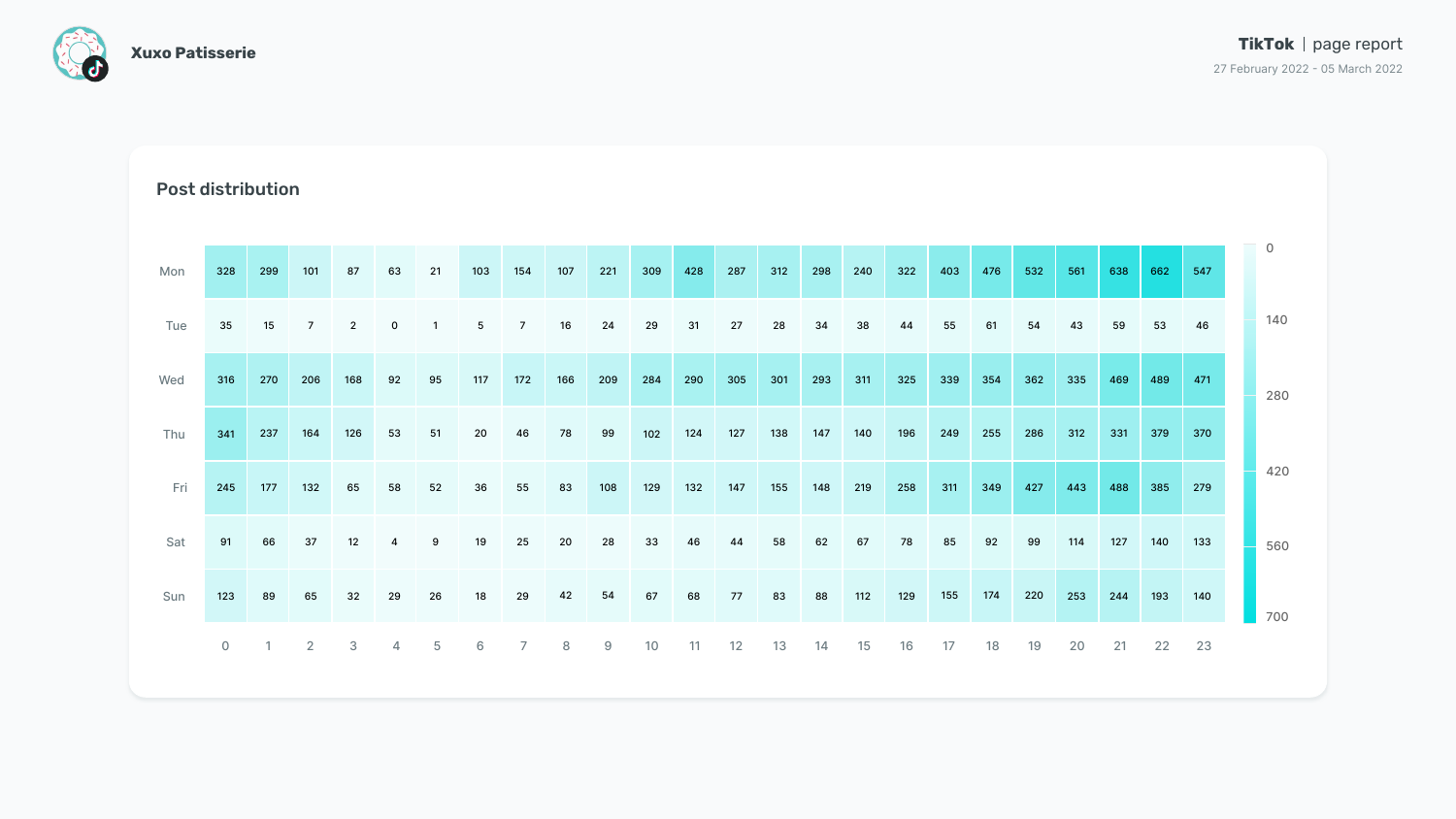

| Hashtag $\downarrow\uparrow$ | <b>Number of</b><br>posts used $\downarrow \uparrow$ | Likes $\downarrow\uparrow$ | <b>Comments JT</b> | Shares $\downarrow \uparrow$ | <b>Total</b><br>engagement $\downarrow \uparrow$ | <b>Engagement</b><br>per post $\downarrow \uparrow$ | ER per post $\downarrow \uparrow$ |
|------------------------------|------------------------------------------------------|----------------------------|--------------------|------------------------------|--------------------------------------------------|-----------------------------------------------------|-----------------------------------|
| #xuxopatisserie              | 10                                                   | 4.137                      | 1.364              | 876                          | 6.377                                            | 637                                                 | 19,3%                             |
| #patisserie                  | 5                                                    | 2.276                      | 1.020              | 431                          | 3.727                                            | 745                                                 | 22,1%                             |
| #macaron                     | 2 <sub>2</sub>                                       | 983                        | 476                | 199                          | 1.658                                            | 829                                                 | 25,4%                             |
| #cupcake                     | 2 <sup>1</sup>                                       | 824                        | 351                | 88                           | 1.263                                            | 631                                                 | 19,2%                             |
| #cake                        |                                                      | 338                        | 142                | 36                           | 516                                              | 258                                                 | 7,5%                              |
| #dessert                     |                                                      | 423                        | 376                | 59                           | 858                                              | 429                                                 | 12,7%                             |
|                              |                                                      |                            |                    |                              |                                                  |                                                     |                                   |

# **TikTok** | page report

27 February 2022 - 05 March 2022



# Hashtag analysis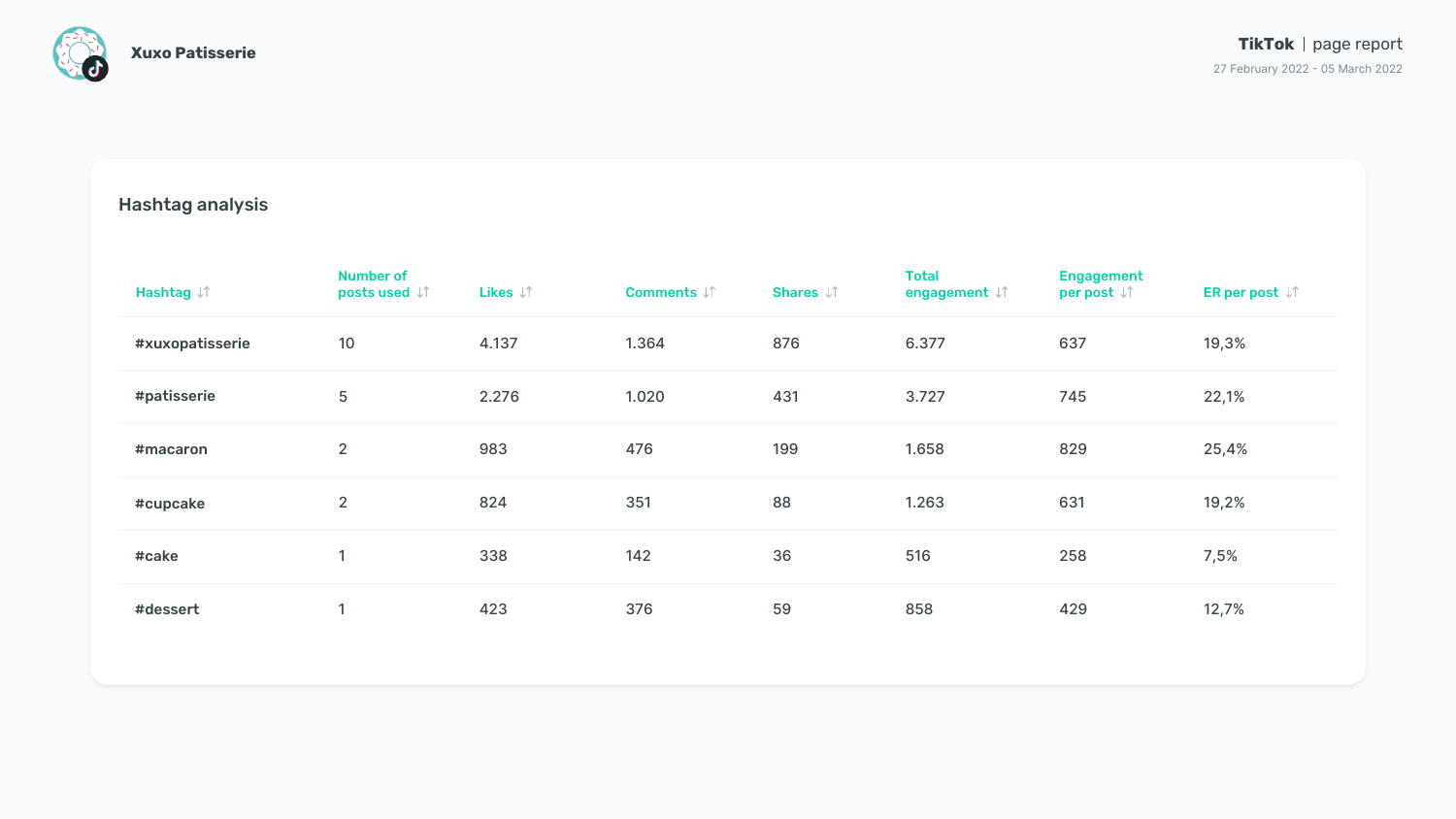



@annesmith told us that the best place to spend all her Feb 27, 2022 - 14:30 Sunday afternoons is at @xuxopatisserie! Ther favou...

| Likes           | Comments        | <b>Shares</b>      |
|-----------------|-----------------|--------------------|
| 735             | 309             | 118                |
| <b>Views</b>    | Duration        | <b>Text length</b> |
| 2.506           | 30 sec          | 317                |
| <b>Hashtags</b> | <b>Mentions</b> | Eng. Rate          |
| 3               | $\mathbf 2$     | %21,6              |



It's a wonderful day at @xuxopatisserie! Come visit us Feb 28, 2022 - 16:30 and try our special edition desserts! They are full of wint...



**Xuxo Patisserie**

 $\Sigma$ 

We are so proud to present our new dessert menu to all Feb 28, 2022 - 10:15 **of you!** There are so many wonderful flavors to taste...

| Comments        | <b>Shares</b>      |
|-----------------|--------------------|
| 285             | 102                |
|                 |                    |
| Duration        | <b>Text length</b> |
| 50 sec          | 126                |
|                 |                    |
| <b>Mentions</b> | Eng. Rate          |
| 1               | $\frac{8}{30,4}$   |
|                 |                    |



Today we are taking a very special tour through our Feb 28, 2022 - 13:20 Kitchen! Here is where all our sweet flavors and all the ...



# **Xuxo Patisserie**

| Likes           | Comments        | <b>Shares</b>      |
|-----------------|-----------------|--------------------|
| 965             | 497             | 124                |
|                 |                 |                    |
| <b>Views</b>    | Duration        | <b>Text length</b> |
| 3.485           | 2 min           | 532                |
|                 |                 |                    |
| <b>Hashtags</b> | <b>Mentions</b> | Eng. Rate          |
| $\mathbf{2}$    | O               | %28,2              |
|                 |                 |                    |



# **Xuxo Patisserie**



| <b>Likes</b>    | Comments        | <b>Shares</b>      |
|-----------------|-----------------|--------------------|
| 1.476           | 498             | 227                |
| <b>Views</b>    | Duration        | <b>Text length</b> |
| 5.832           | 5 min           | 854                |
| <b>Hashtags</b> | <b>Mentions</b> | Eng. Rate          |
| $\mathbf{2}$    | 2               | %34,8              |

### **TikTok** | page report

27 February 2022 - 05 March 2022



**Xuxo Patisserie**